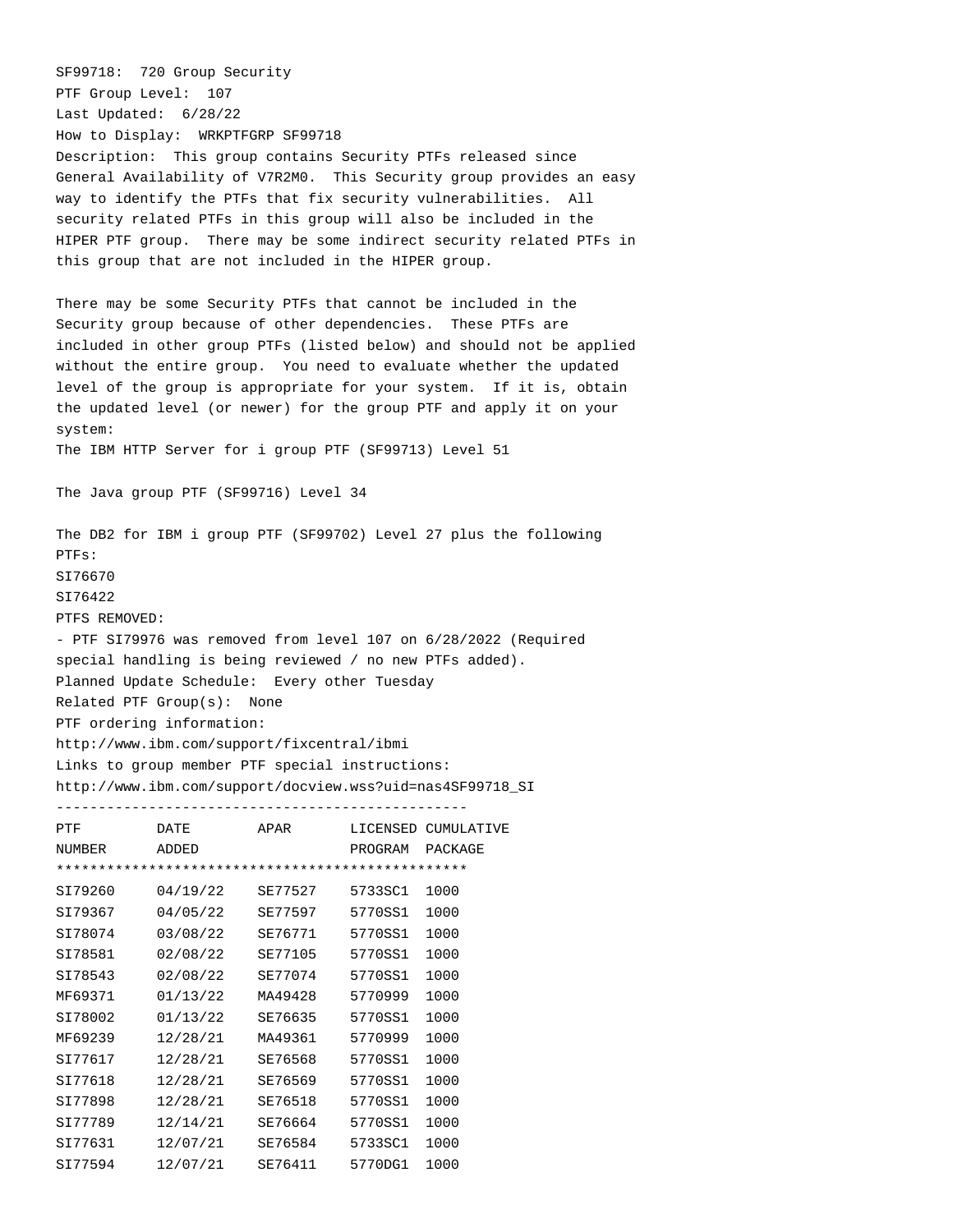| SI77182            | 10/05/21             | SE76178            | 5733SC1            | 1000         |
|--------------------|----------------------|--------------------|--------------------|--------------|
| SI76509            | 09/21/21             | SE75747            | 5770SS1            | 1000         |
| SI76272            | 06/29/21             | SE75618            | 5770SS1            | 1000         |
| SI76292            | 05/17/21             | SE75594            | 5770SS1            | 1000         |
| SI75995            | 04/20/21             | SE75380            | 5733SC1            | 1000         |
| SI76072            | 04/20/21             | SE75383            | 5770SS1            | 1000         |
| SI76105            | 04/20/21             | SE75179            | 5770TC1            | 1000         |
| SI75594            | 03/23/21             | SE75164            | 5733SC1            | 1000         |
| SI75444            | 02/23/21             | SE75142            | 5770SS1            | 1000         |
| SI75117            | 01/12/21             | SE74828            | 5733SC1            | 1084         |
| MF68096            | 12/01/20             | MA48745            | 5770999            | 1084         |
| MF68097            | 12/01/20             | MA48752            | 5770999            | 1084         |
| SI74695            | 11/17/20             | SE74646            | 5770SS1            | 1084         |
| SI74161            | 10/20/20             | SE74280            | 5770SS1            | 1084         |
| MF67874            | 10/06/20             | MA48619            | 5770999            | 1084         |
| SI74073            | 09/22/20             | SE74222            | 5770DG1            | 1084         |
| SI73484            | 07/07/20             | SE73775            | 5770SS1            | 0296         |
| SI72748            | 06/23/20             | SE73302            | 5770DG1            | 0296         |
| SI73430            | 05/27/20             | SE73729            | 5733SC1            | 0296         |
| SI72600            |                      |                    |                    | 0296         |
|                    | 05/27/20             | SE73081            | 5770SS1            |              |
| SI72645            | 04/21/20             | SE73142            | 5770TC1            | 0296         |
| SI71746            | 12/31/19             | SE72465            | 5733SC1            | 0114         |
| SI71028            | 11/05/19             | SE72112            | 5770DG1            | 0114         |
| SI70819            | 09/10/19             | SE71780            | 5733SC1            | 9297         |
| SI70732<br>SI69901 | 08/27/19             | SE71887            | 5770SS1<br>5770DG1 | 9297         |
| SI70724            | 08/13/19<br>08/13/19 | SE71233<br>SE71781 | 5770DG1            | 9297<br>9297 |
| SI69883            | 06/18/19             | SE71220            | 5770SS1            | 9297         |
| SI70171            | 06/18/19             | SE69732            | 5770SS1            | 1000         |
| SI69118            | 04/30/19             | SE70631            | 5770SS1            | 9297         |
| SI69591            |                      |                    | 5770SS1            |              |
|                    | 04/16/19             | SE70979            |                    | 9297         |
| SI69338            | 04/02/19             | SE70804            | 57330PS            | 1000         |
| SI69146            | 04/02/19             | SE70659            | 57330PS            | 1000         |
| SI69336            | 04/02/19             | SE70551            | 5733SC1            | 9297         |
| SI68857            | 01/08/19             | SE70262            | 5770SS1            | 9123         |
| SI68706            | 01/08/19             | SE70250            | 5770SS1            | 9123         |
| SI68727            | 12/11/18             | SE70248            | 5733SC1            | 9123         |
| SI68467            | 11/13/18             | SE70070            | 5770SS1            | 9123         |
| MF65388            | 10/16/18             | MA47305            | 5770999            | 9123         |
| SI68406            | 10/16/18             | SE69927            | 5770SS1            | 9123         |
| MF65260            | 10/02/18             | MA47098            | 5770999            | 9123         |
| SI68164            | 09/18/18             | SE69823            | 57330PS            | 1000         |
| SI67937            | 09/18/18             | SE69669            | 57330PS            | 1000         |
| SI68287            | 09/18/18             | SE69920            | 57330PS            | 1000         |
| SI68326            | 09/18/18             | SE69936            | 5733SC1            | 9123         |
| MF65232            | 09/18/18             | MA47222            | 5770999            | 9123         |
| MF65247            | 09/18/18             | MA46869            | 5770999            | 9123         |
| MF65253            | 09/18/18             | MA47181            | 5770999            | 9123         |
| MF65290            | 09/18/18             | MA47252            | 5770999            | 9123         |
| MF65010            | 09/18/18             | MA47093            | 5770999            | 9123         |
| MF65054            | 09/18/18             | MA47120            | 5770999            | 9123         |
| MF65169            | 09/18/18             | MA47096            | 5770999            | 9123         |
| MF65172            | 09/18/18             | MA47193            | 5770999            | 9123         |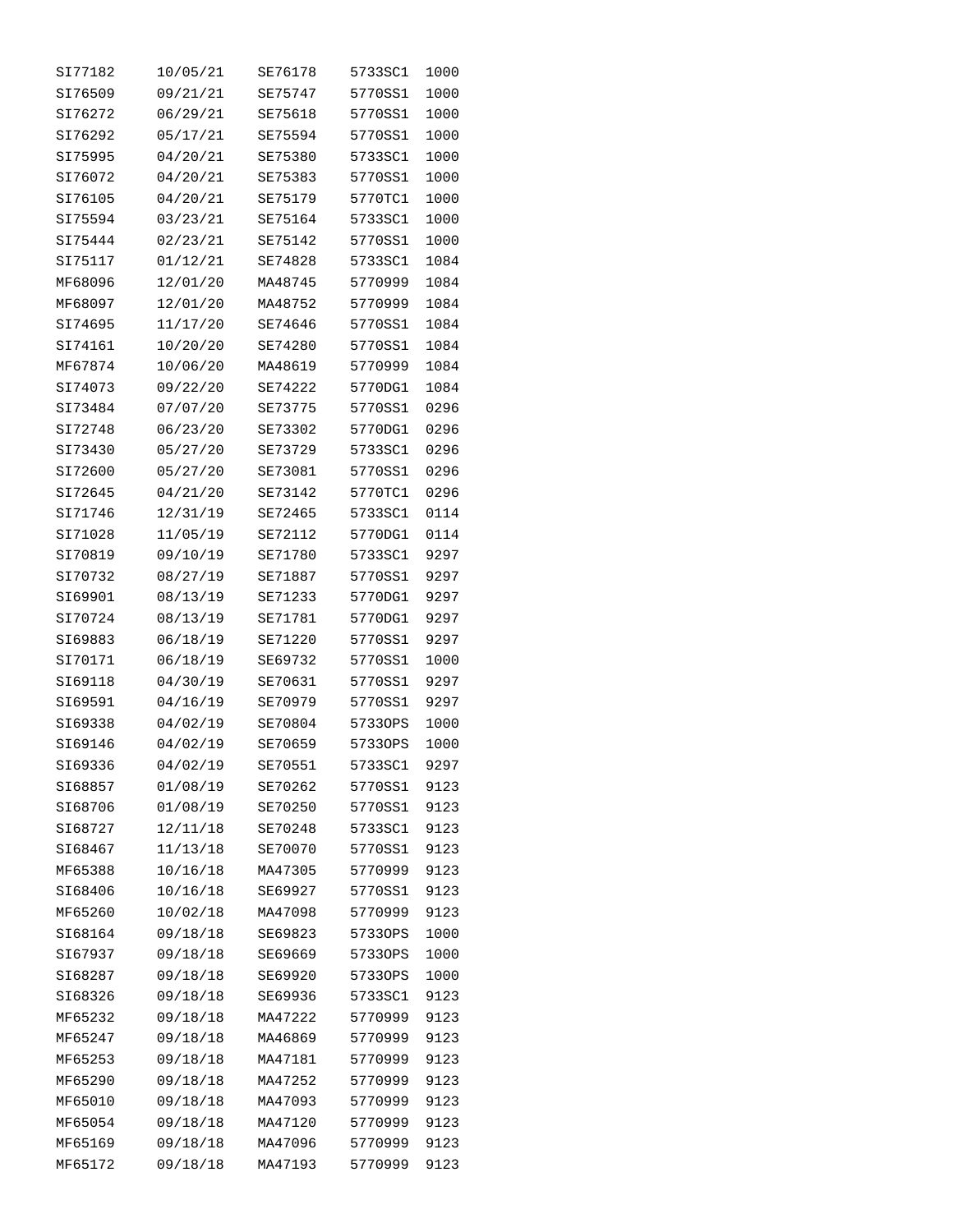| MF65221 | 09/18/18 | MA47052 | 5770999 | 9123 |
|---------|----------|---------|---------|------|
| SI68291 | 09/18/18 | SE69925 | 5770SS1 | 9123 |
| SI67922 | 09/18/18 | SE69610 | 5770SS1 | 9123 |
| SI68187 | 09/18/18 | SE69798 | 5770SS1 | 9123 |
| SI67955 | 09/18/18 | SE69357 | 5770SS1 | 9123 |
| SI68251 | 09/04/18 | SE69893 | 5733SC1 | 9123 |
| SI68200 | 09/04/18 | SE69814 | 5770TC1 | 9123 |
| MF65002 | 05/29/18 | MA47092 | 5770999 | 8249 |
| MF64985 | 05/29/18 | MA47087 | 5770999 | 8249 |
| MF64988 | 05/29/18 | MA47088 | 5770999 | 8249 |
| MF64989 | 05/29/18 | MA47089 | 5770999 | 8249 |
| MF64990 | 05/29/18 | MA47090 | 5770999 | 8249 |
| SI67434 | 05/01/18 | SE69141 | 5733SC1 | 8249 |
| SI67240 | 04/17/18 | SE69050 | 5770SS1 | 8249 |
| SI67359 | 04/17/18 | SE68964 | 5770TC1 | 8249 |
| SI67329 | 04/03/18 | SE69114 | 5770SS1 | 8249 |
| MF64696 | 03/20/18 | MA46932 | 5770999 | 8249 |
| MF64598 | 03/20/18 | MA46878 | 5770999 | 8032 |
| SI67084 | 03/20/18 | SE68943 | 5770SS1 | 8249 |
| SI66813 | 03/20/18 | SE68754 | 5770SS1 | 8249 |
| MF64697 | 03/06/18 | MA46933 | 5770999 | 8249 |
| MF64601 | 02/20/18 | MA46879 | 5770999 | 8032 |
| MF64607 | 02/20/18 | MA46882 | 5770999 | 8032 |
| MF64611 | 02/20/18 | MA46884 | 5770999 | 8032 |
| MF64614 | 02/20/18 | MA46885 | 5770999 | 8032 |
| MF64565 | 02/06/18 | MA46864 | 5770999 | 8032 |
| MF64552 | 01/24/18 | MA46856 | 5770999 | 8032 |
| MF64536 | 01/24/18 | MA46852 | 5770999 | 8249 |
| SI66510 | 01/09/18 | SE68580 | 5733SC1 | 8032 |
| SI66474 | 12/12/17 | SE68558 | 5770SS1 | 8032 |
| SI66254 | 11/29/17 | SE68385 | 5733SC1 | 8032 |
| SI66058 | 10/31/17 | SE68260 | 5770SS1 | 8032 |
| MF64138 | 10/17/17 | MA46597 | 5770999 | 8032 |
| SI65337 | 08/22/17 | SE67686 | 5770SS1 | 7290 |
| SI65094 | 06/13/17 | SE67483 | 5770SS1 | 7290 |
| SI64750 | 05/16/17 | SE67216 | 5770SS1 | 7290 |
| SI64630 | 05/16/17 | SE67142 | 5770SS1 | 7290 |
| SI63299 | 05/02/17 | SE66279 | 57330PS | 1000 |
| SI64411 | 04/04/17 | SE66976 | 5770SS1 | 7290 |
| SI63769 | 03/07/17 | SE66576 | 5770SS1 | 7290 |
| SI63656 | 02/07/17 | SE66494 | 5733SC1 | 7290 |
| SI63171 | 12/13/16 | SE66159 | 5770DG1 | 7068 |
| SI62942 | 12/13/16 | SE66025 | 5770SS1 | 7068 |
| SI62622 | 11/29/16 | SE65848 | 5733SC1 | 7068 |
| SI63211 | 11/29/16 | SE66199 | 5733SC1 | 7068 |
| MF62778 | 11/29/16 | MA45974 | 5770999 | 7068 |
| SI62412 | 11/29/16 | SE65684 | 5770UME | 7068 |
| SI62722 | 11/01/16 | SE65860 | 5770SS1 | 7068 |
| SI62464 | 11/01/16 | SE65732 | 5770SS1 | 7068 |
| SI62642 | 10/04/16 | SE65865 | 5733SC1 | 7068 |
| SI62168 | 10/04/16 | SE65580 | 5770SS1 | 8032 |
| SI62578 | 10/04/16 | SE65607 | 5770SS1 | 7068 |
| SI61290 | 09/06/16 | SE65224 | 5770SS1 | 6306 |